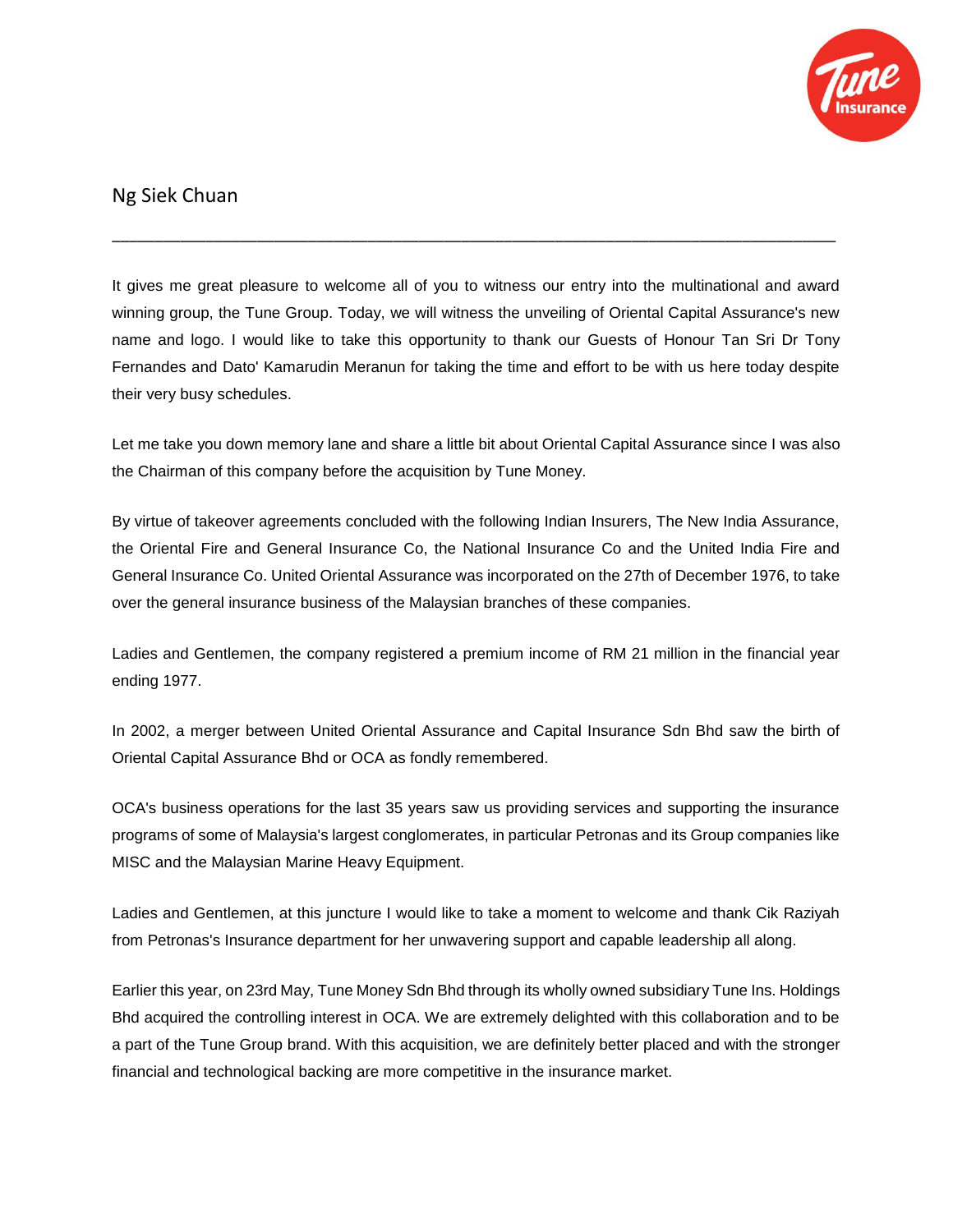

The opportunity that is presented before us is tremendous in terms of the potential business that we derive from Tune Talk, ECM Libra and also the new customers from the world's best airline, Air Asia along with their travel Personal Accident business. These business relationships are providing an opportunity for us to serve in excess of 100,000 new customers every month in Malaysia.

At the same time we foresee the opportunities ahead to offer the best insurance solutions to our Group companies as well as their business partners and you can be rest assured, we are committed to provide our best professional services to all of you at all times.

With all the excitement ahead that awaits us in new partnerships, I would also like to take this opportunity to express my sincere gratitude to the unwavering support of our business partners - our Agents, our Brokers, our Corporate clients and our Reinsurers who have given us their best in the past. We look forward to a long and continuing relationship.

Ladies and Gentlemen, Moving forward,

We will remain focused through our re-organization attempts in areas as follows.

Our agency network is important to us as agents command not less than 60% of the total insurance industry premium. We will continue to enhance their effectiveness and ensure they provide the best services to our customers.

Our network of Brokers also deserves special mention for their support all along and we are in the process of setting up an Independent Broking Department to service our brokers and delight them with quick and excellent service to serve you better.

Focus on improving our profitability is also our top priority and we aim to do this by offering a structured portfolio mix of insurance products. We will follow the "no frills" concept when designing our products which will basically be simple, straightforward and affordable.

We are also in the midst of upgrading our information technology systems to offer superior usability for our agents and customers.

Our brand identity will be revitalized to make us more appealing and modern to our customers, distributors and staff and more importantly relevant to the future.

At the same time we have put in place a new and experienced Management team who has had a strong track record with leading companies in the Insurance Industry to deliver the expected services.